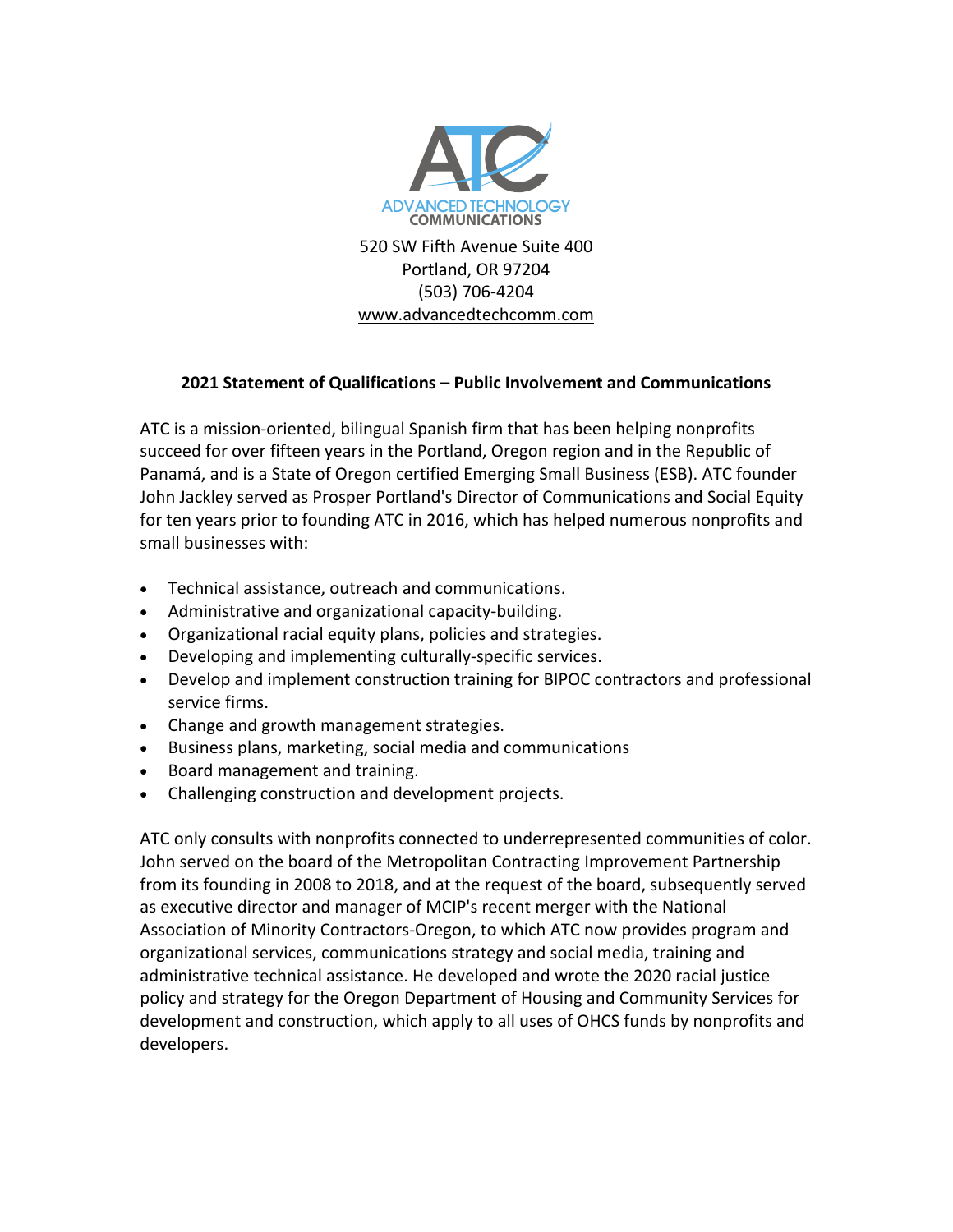**ATC Founder John Jackley** is a former local elected official in Oregon who specializes in creating successful, consensus-based outcomes for complex, sensitive and multi-party projects and programs, especially those with significant multicultural involvement. He has successfully led public involvement efforts for members of Congress, the Oregon Senate, as a city councilor in West Linn, and for two of the most impactful public agencies in the state, the Oregon Department of Transportation and the Portland Development Commission.

As Director of Communications and Social Equity at the Portland Development Commission (2006-2016), now Prosper Portland, John developed and led successful public involvement plans, programs and strategies for PDC's contracting and workforce diversity efforts, resulting in more than \$100 million in contracting and payroll dollars to minority firms and workers. Under John's leadership, total Minority, Women, and Emerging Small Business participation averaged 35 percent per year, a significant increase. John directed and participated in public involvement efforts including the Neighborhood Economic Development Strategy; the PDC Latino Community Public Involvement Program, whose outreach and communications he conducted in English and Spanish across a wide range of audiences and platforms; the North/Northeast Economic Development Strategy; the East Portland Economic Development Initiative; the expansion of the city's largest urban renewal districts; and the establishment of five community-led urban renewal areas in East Portland. Each of these initiatives involved outreach and consensus-building with multiple stakeholder groups, including underrepresented and sensitive communities.

John works extensively with the Portland region's underrepresented communities. He is Vice Chair of the Hispanic Metropolitan Chamber of Commerce and member of Latino Built, the Native American Chamber of Commerce, and the International Association for Public Participation-Cascade Chapter.

John has a Bachelor of Arts from Washington and Lee University in Virginia, graduate studies in history at Portland State University, and a Certificate of Public Management from Willamette University. He grew up in Panamá and speaks and writes in Spanish as well as English.

**Nashoni Whitlock** is ATC's operations coordinator and the first Navajo woman to earn an FAA commercial drone pilot license. Nashoni has extensive experience assisting community organizations of color with marketing, communications, outreach, business planning and technical assistance. She has a degree in communications and marketing from Portland State University and is pursuing her graduate degree in communications at PSU.

**Aranza Shulikov** is a certified Spanish translator and operations coordinator for ATC. Originally from Peru, she is a U.S. citizen with extensive experience with programs such as SharePoint, Constant Contact, Wix and numerous other social media platforms.